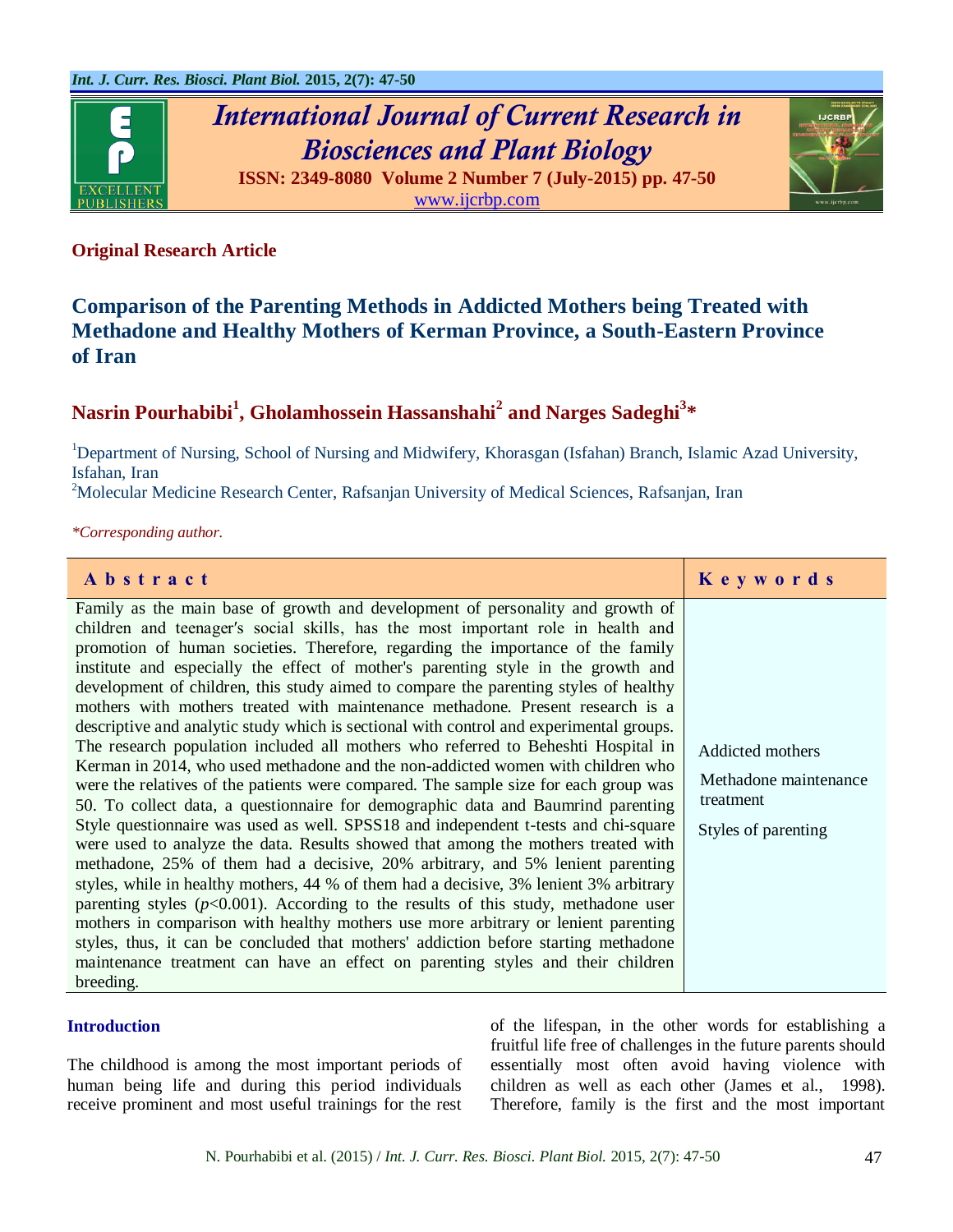factor for outlining the children personality and behavior, also society, culture, morals, customs and emotions which altogether affect behaviors of children (Mash and Barkley 2009; Corsaro, 1997). Several research indicated that many family parameters such as psychological problems, lack of parents relation satisfaction, methods of children training, misunderstanding of children by parents and addiction of them play a crucial roles in parenting and children breeding (Bird, 1996; Mash and Barkley, 2009).

Addiction is considered as a psycho-behavioral syndrome which is associated with an intensive internees to continuously consumption of narcotic drugs following the termination of medication therapy (Hser et al., 2015). Narcotics addition is one of the most important problems which sacrifices huge number of victims from both families and societies (Phillips, 1966). The prevalence of narcotics abuse is almost in male in comparison with females (Ellinwood et al., 1966). In order to solve this problem, methadone therapy is a suitable method for treatment of people who are addicted to opium and its derivatives which is called "maintenance method"(Krambeer et al., 2001; Hans et al., 2015).

Therefore, according to the importance of mental health of mothers, child–rearing styles, and educating and developing of a knowledgeable generation for societies in the future, research in this field of study seems essential. Hence, we designed the present study to explore the methods of child–rearing in mothers to the maintenance- methadone therapy clinics in comparison with control mothers which were not addicted to any narcotic drug.

## **Materials and methods**

Present research considered as a descriptive and analytical study, in another word in this research two groups were assessed by child–rearing styles and its quality in addicted and non-addicted mothers. The research populations were included 50 mothers who referred to Beheshti Hospital in Kerman in 2013, and 50 non-addicted women with children as a control group which they were not showing any symptoms of psychological disorder. All of cases were living with their family including children and husband and did not have history of divorce. The duration of addiction in mothers was more than 5 years and most of them were opium addicted and had a history of 2-3 years treatment with methadone.

# **Data collection**

Demographic data included: economic status, duration of addiction, type of used drug, duration of treatment age of child and mothers were collected also methods of parenting were given based on Baumrind parenting questionnaire includes 30 Clauses (Rinaldi and Howe, 2012) (Table1).

| Age (in years)                    | Under treatment (no.) | Control (no.) |  |  |  |
|-----------------------------------|-----------------------|---------------|--|--|--|
| Less than 30                      | 17                    | 13            |  |  |  |
| $31 - 40$                         | 17                    | 22            |  |  |  |
| $41 - 50$                         | 8                     | 13            |  |  |  |
| More than 50                      | 8                     | 2             |  |  |  |
|                                   |                       |               |  |  |  |
| <b>Addiction duration (years)</b> |                       |               |  |  |  |
| Less than 10                      | 22                    |               |  |  |  |
| $10-15$                           | 20                    |               |  |  |  |
| More than 15                      | 8                     |               |  |  |  |
|                                   |                       |               |  |  |  |
| <b>Number of children</b>         |                       |               |  |  |  |
| One                               | 11                    | 13            |  |  |  |
| Two                               | 23                    | 24            |  |  |  |
| Three                             | 8                     | 5             |  |  |  |
| Four                              | 3                     | 3             |  |  |  |
| $\geq$ Five                       | 5                     | 5             |  |  |  |

| Table 1. Some demographic characteristics of subjects: addicted mothers under treatment and non-addicted mothers. |  |
|-------------------------------------------------------------------------------------------------------------------|--|
|-------------------------------------------------------------------------------------------------------------------|--|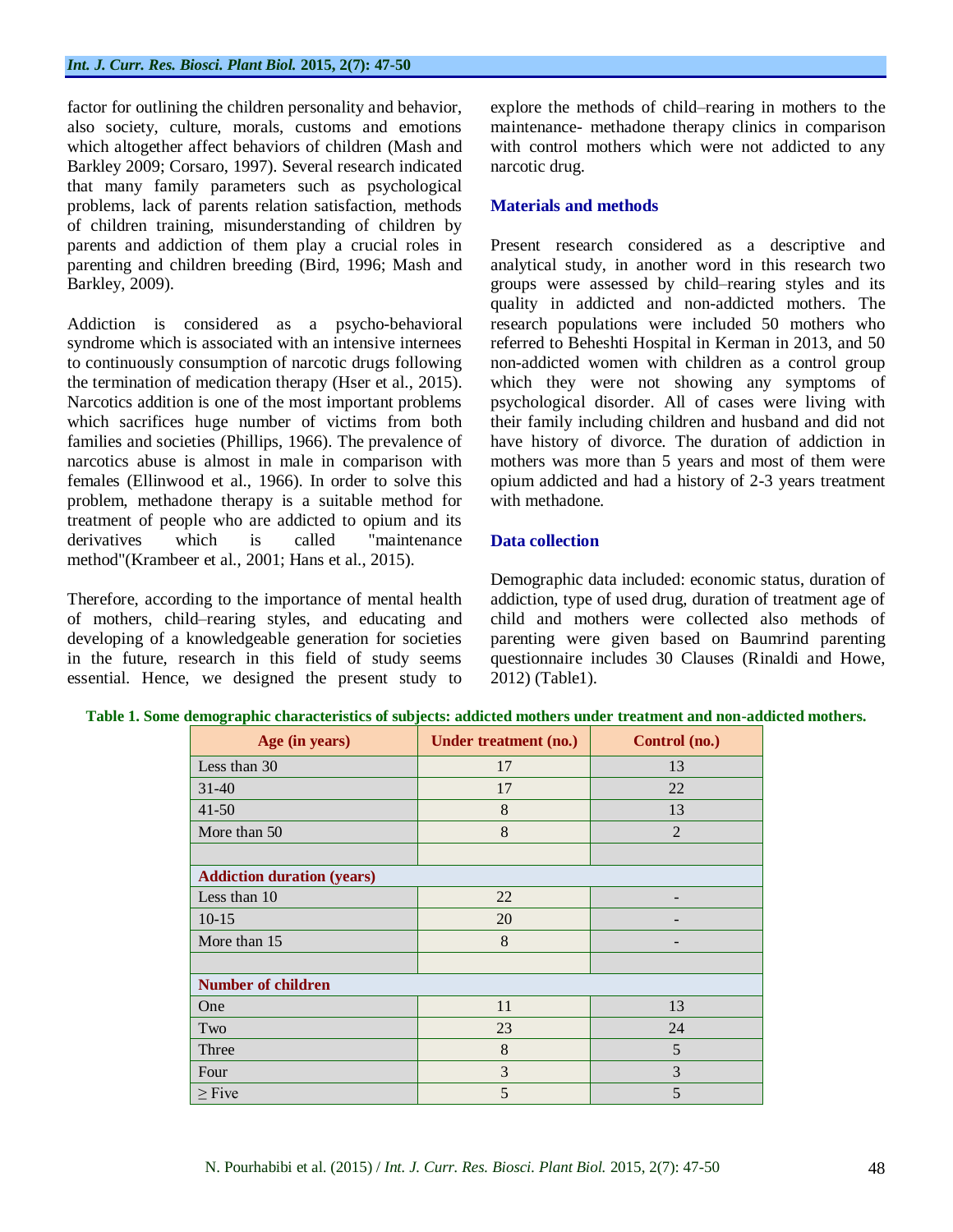#### **Statistical analysis**

The statistical difference between the means of the various groups was analyzed using Chi-square, t-test and ANOVA test. For all tests SPSS 18.0 software was used (SPSS Inc., Chicago, IL, USA), and *p*≤0.05 was considered statistically significant.

#### **Results**

Our results showed that 50% of either addicted mothers or healthy controls had less than frothy years age. Again 50% of mothers had two or less children. Our findings showed that 50% of mothers in both control and addicts had only primary high school or foundation. Most of mothers were house wife and families had an income about 300 or less USD per month. In both groups (control and case) 50% of children had an age of less than 10 years. Our findings showed that there was a significant difference in between groups regarding duration of addiction, type of used narcotic drugs as well as receiving treatment, between addicted mothers and control group. Regarding parenting style, our findings showed that among the mothers treated with methadone, 25% of them had a decisive, 20% arbitrary, and 5% lenient parenting styles, while in healthy mothers, 44% of them had a decisive, 3% lenient 3% arbitrary parenting styles  $(p<0.001)$  (Table2).

**Table 2. Percentage of parenting styles for different subjects (addicted under treatment and non-addicted mothers) (***p***<0.001).**

| No. of subjects $(\% )$ | Control $\left(\frac{9}{6}\right)$ | Under treatment $(\% )$ | <b>Parenting styles</b> |
|-------------------------|------------------------------------|-------------------------|-------------------------|
|                         | 44                                 |                         | Decisive                |
|                         |                                    |                         | Arbitrary               |
|                         |                                    |                         | Lenient                 |
| 100                     |                                    |                         |                         |

#### **Discussion**

Although, in the present study we found that there was not a significant difference the study groups regarding demographic parameters such as age, number of children and other variant but, there found a significant difference between groups with regard to duration of addiction, type of used narcotic drugs as well as receiving treatment. Present study data depicts that decisive method is common among addicted and non-addicted mothers significantly that these data are in parallel with several studies (Kande, 1990; Mayes and Truman, 2002; Raiisi and Anisi, 2008). As several research groups reported from different parts of Iran and other countries that addicted mothers were more following the arbitrary style for breeding of their children than healthy mother (Gerra et al., 2009). Therefore according to these finding and other scientific research results it may be concluded that addicted mothers have less power for control of their children with arbitrary or lenient style of parenting and this may lead to several important social problems for these children in the future. Addicted mothers psychological and physical disorders and these types of parenting styles may lead to addition and anti-social behaviors of their children in the future (Simons and Conger, 2007; Patock‐Peckham et al., 2001). Hence, mothers who are following arbitrary or lenient method should pay more attention to their children (Baumrind, 1991; Aunola et al., 1999).

Although, analysis of our data shown that addicted mothers have got most score for the arbitrary method of child breading in compare to healthy mothers and this was in agreement with results obtained by Dehbanian (2013).

# **Conclusion**

In conclusion according to the results presented in the current study that the addicted mothers who are under methadone therapy almost were following arbitrary or lenient methods for child breeding and this might be probably due to several problems for their children such as addition in the future. This may also be related to the fact that they are not willing to permit their children to follow their fault and involve in addiction like them. They may also give up breeding their children and have no control on the children behavior which almost in due to their addition and other physical, psychological issues. Therefore, addiction of these mothers may possibly affect their parenting style to get a better understanding of the role of methadone therapy on child breeding. We may also suggest to develop these type of research programs to reveal the effect of different type of narcotic drugs rather than opium and heroin as well as other medication except methadone that are used for control addiction of parents and its effects on parenting and educating children.